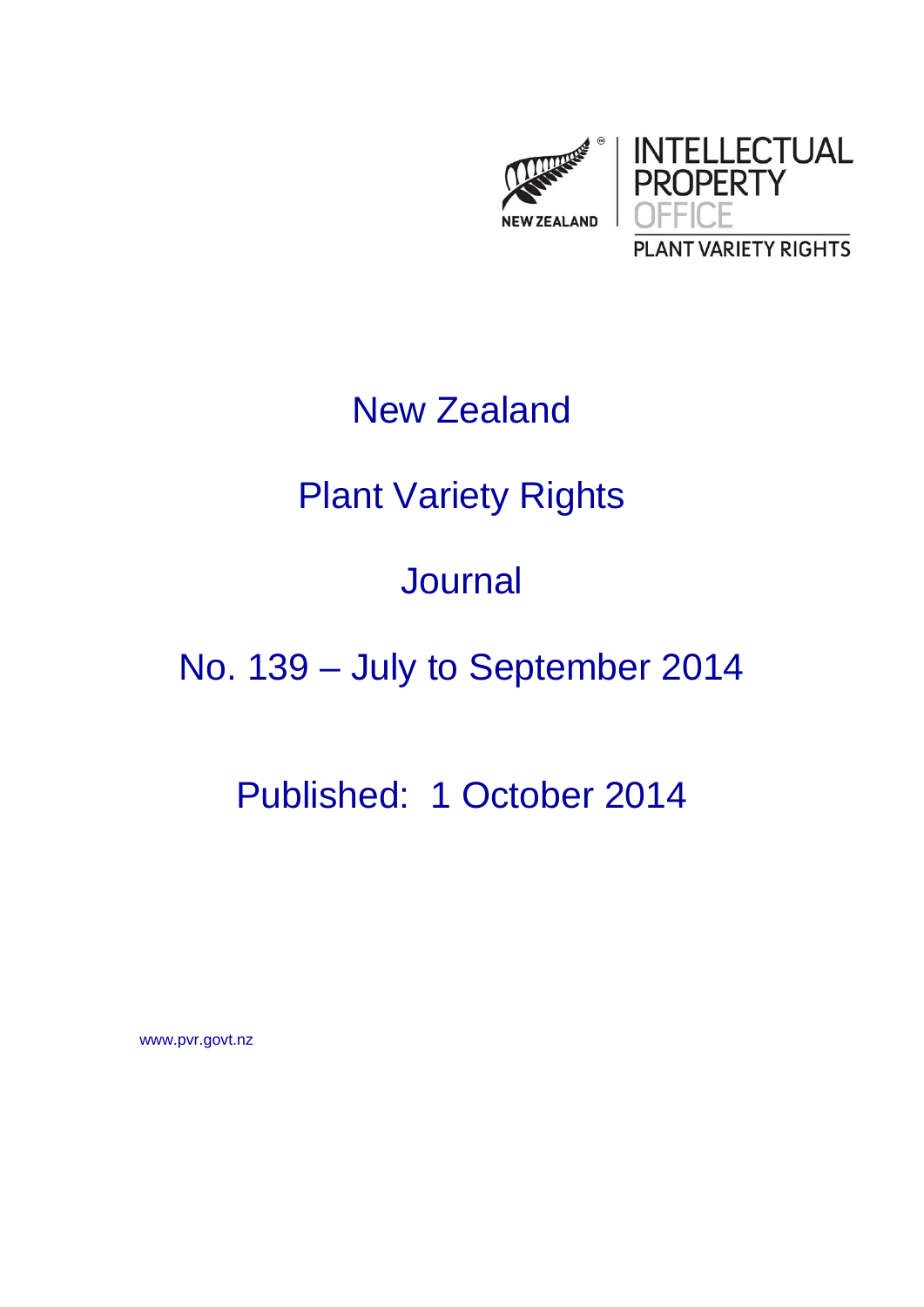#### I. GENERAL INFORMATION

#### I.A CLOSING DATES – NOTICE TO BREEDERS ENTERING VARIETIES IN CENTRAL DUS TRIALS

#### CONDUCTED BY THE PVR OFFICE

You will need to meet the following deadline in order to have your variety included in the central trials to be established in 2015 –

Summer-sown Forage Brassicas Make application by 1 January 2015.

Please note that the closing date for summer ‐sown Forage Brassicas has changed from 1 November to 1 January.

| Clover  | Make application by 14 January 2015 |
|---------|-------------------------------------|
| Grasses | Make application by 1 February 2015 |

I.B HOLIDAY CLOSING OF THE PLANT VARIETY RIGHTS OFFICE

The Plant Variety Rights Office will close at end of business on Wednesday, 24 December 2014 and re‐open on Monday, 5 January 2015.

#### I.C TESTING OF FORAGE BRASSICA VARIETIES

Forage Brassica varieties have now been separated into two groups and are tested in separate trials based on the time of sowing. The trial for spring sown varieties is established in November each year with an application closing date of 1 September. The trial for summer sown varieties is established in February each year with an application closing date of 1 January.

#### I.D REVISION OF TECHNICAL QUESTIONNAIRE ON THE WEBSITE

The technical questionnaire for ryegrass (*Lolium* species) has been revised and the updated version is now available on the website. This version must be used for all future applications for varieties of ryegrass.

#### I.E WEBSITE INFORMATION DOCUMENTS

The technical notes and guidelines section of the PVR page on the IPONZ website now has updated information on:

DUS testing of apple varieties

And new information tables for:

Table of varieties for ryegrass (*Lolium* L.); time of inflorescence emergence (heading date) (Characteristic 9 & 11, UPOV TG/4/8)

Table of varieties for ryegrass (*Lolium* L.); length of longest stem (inflorescence included) (Characteristic 17, UPOV TG/4/8)